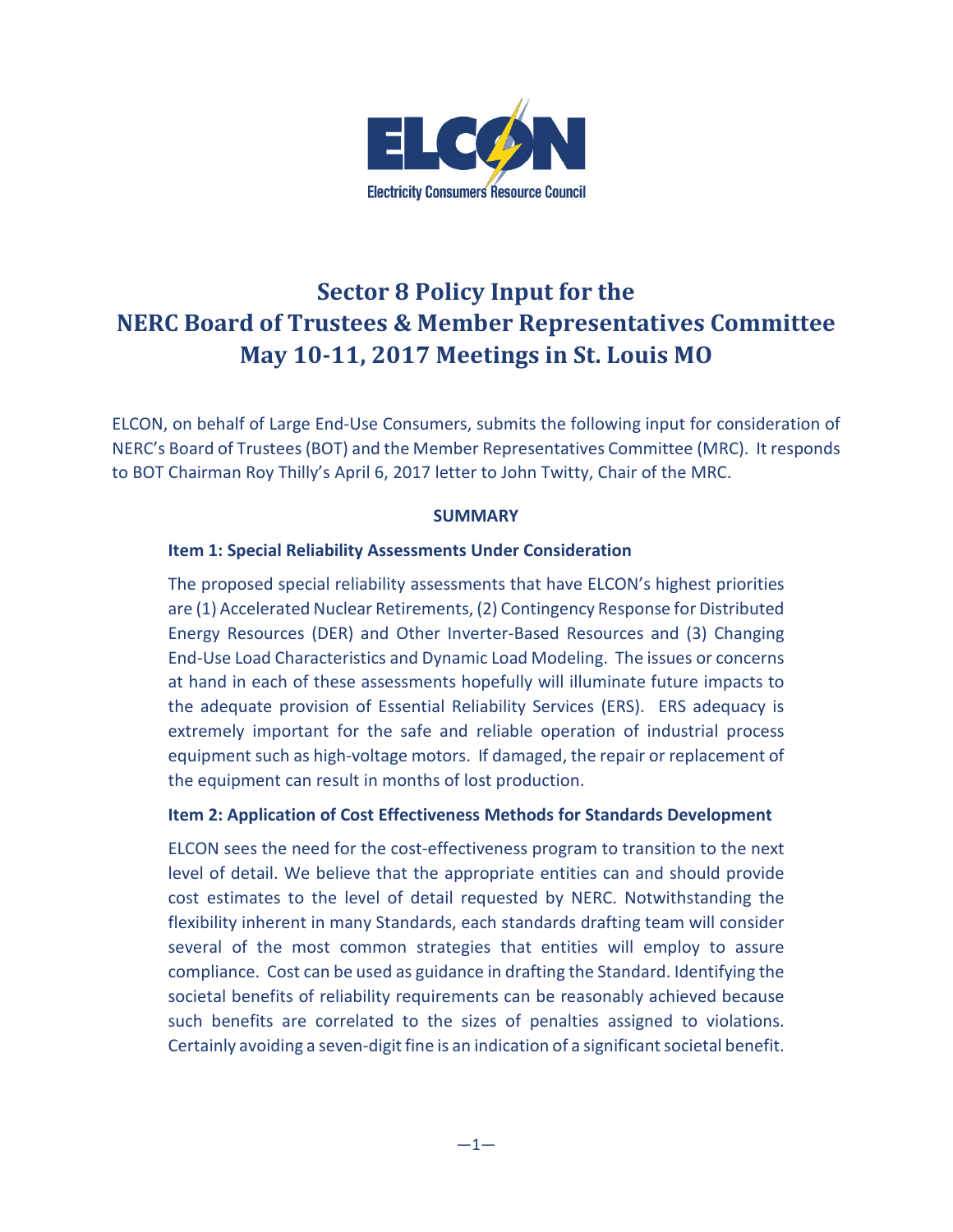# **SECTOR 8 POLICY INPUT**

#### **Item 1: Special Reliability Assessments Under Consideration**

In addition to the long-term and seasonal reliability assessments, NERC conducts special assessments on emerging issues and trends that will influence future bulk power system planning, development, and system analysis. NERC leverages the technical expertise of industry experts as it develops its independent reliability assessments. In the past, special reliability assessment topics have included analysis of operational risks, evaluation of emergency response preparedness, adequacy of fuel supply, and topics related to the changing resource mix.

The ERO Enterprise maintain a list of assessment topics that are regularly reviewed in consideration for the development of special assessments. They were included in Attachment A of Chairman Thilly's letter request. The assessments are:

#### **Special Assessments Currently Under Development:**

• NERC Special Assessment: Natural Gas-Electric Interdependency – Single Point of Disruption (SPOD)

## **Special Assessments Under Consideration:**

- Accelerated Nuclear Retirements
- Contingency Response for Distributed Energy Resources and Other Inverter-Based Resources
- Changing Resource Mix Impacts on Demand and Variable Resource Forecasting
- Changing Resource Mix Impacts on Planning and Operational Reserves
- Evaluation of Resource Adequacy Approaches
- Capacity Value for Generation with Non-Firm Fuel
- Changing End-Use Load Characteristics and Dynamic Load Modeling

NERC and Regional Entity staff receive input on this list from various sources, including, but not limited to, NERC's technical committees, the MRC, the Long-Term Reliability Assessment, the State of Reliability Report, various Regional studies, and NERC's Reliability Issues Steering Committee. NERC coordinates with the Regional Entities to develop a scope for each potential assessment, determine data collection needs and requirements, and identify technical groups and stakeholders that would ultimately support the development of the assessment.

# **Using the list provided in Attachment A as a starting point, the Board is requesting the MRC members prioritize three special assessment topics with an explanation of their importance.**

**ELCON Response:** ELCON strongly supports the ERO Enterprise conducting special assessments in order to identify and understand emerging risks to the reliability of the bulk power system. Petroleum refineries, chemical plants, automotive plants, steel mills, and many other types of manufacturing facilities all require large amounts of reliable electricity in order to conduct their business. An unreliable bulk power system can have major negative consequences for individual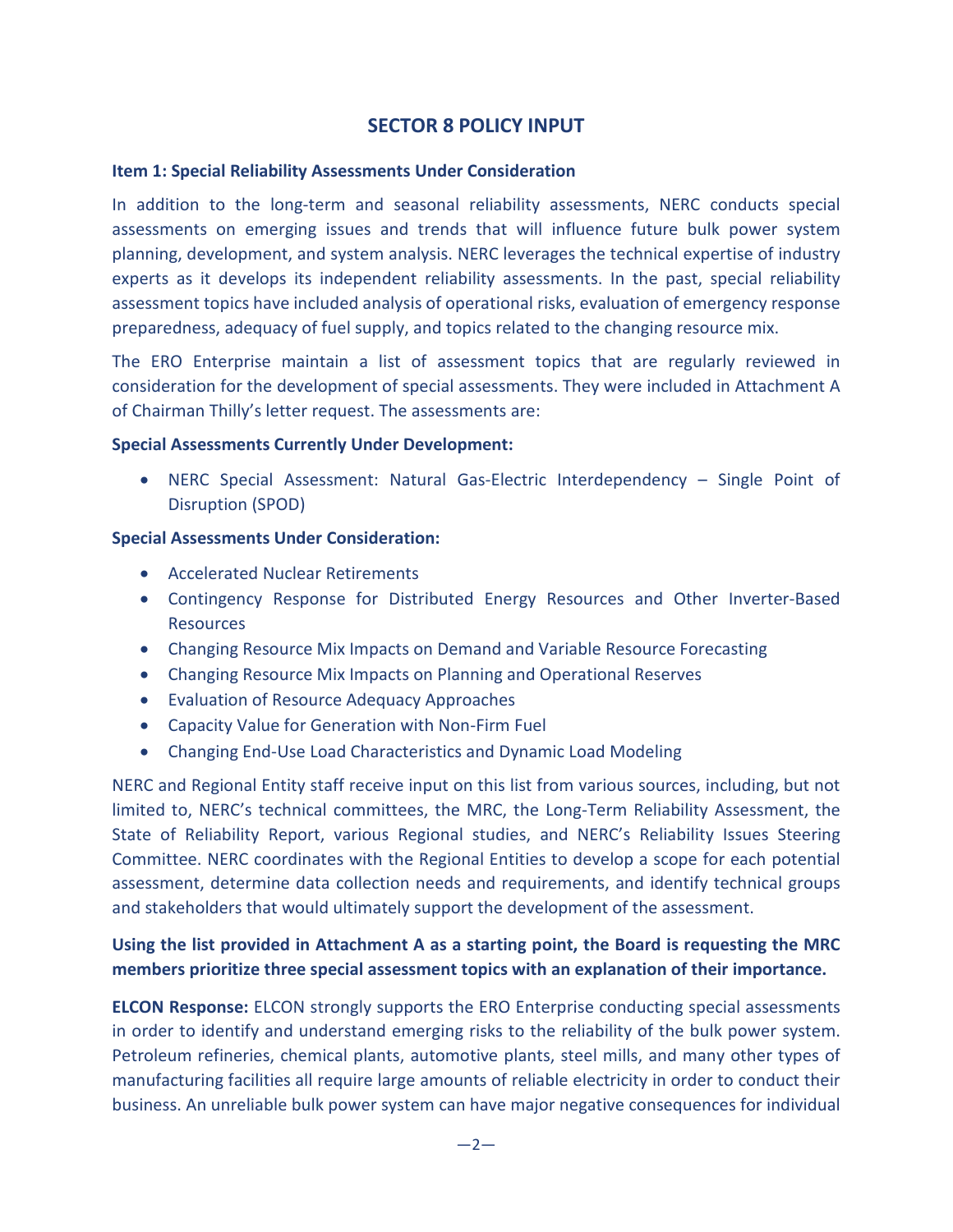large electricity users. Impacts are not limited to inconvenience or mere loss of production but also include damaged products and processes, high repair and restart costs, and potentially significant safety and environmental consequences.

Large End-Use Consumers understand the importance of a reliable bulk power system and often invest substantial amounts of capital in order to procure the required level of reliability for their operations. Any issue that might reduce the reliability of the bulk power system is a concern. The majority of the issues listed by the ERO Enterprise seem to be related to resource adequacy and balancing. Even though these are of high importance, ELCON would like to emphasize the importance of Essential Reliability Services to large manufacturers.

For example, the manufacturing processes of refineries and chemical plants often require the installation of very large high voltage motors, sometimes in excess of 20,000 HP. Any change in voltage or frequency supplied to these machines can increase the risk for damage. These assets are not only expensive in themselves but are also critical to operations and if damaged, result in months of lost production while waiting for repair or replacement. Major voltage events are of concern as well as smaller voltage dips and transients. This is due to the fast-acting motor protection systems installed to prevent unnecessary damage and extended outages. In fact, a large portion of the impacts to large electricity users are not due to total power loss but to an inability of the bulk power system to quickly respond to and correct changes to system voltage and frequency.

ELCON sees a top priority to be the topic of Accelerated Nuclear Retirements since removing large amounts of synchronized, baseload generation could potentially have the largest impact on Essential Reliability Services. ELCON also sees value in the Contingency Response for DER and other Inverter-Based Resources and Changing End-Use Load Characteristics and Dynamic Load Modeling topics in understanding how Essential Reliability Services might be impacted in the future, with the clarification that any information gathering or modeling should be limited in scope to resources or technologies that are rapidly increasing and that could collectively have an influence on the bulk power system.

## **Item 2: Application of Cost Effectiveness Methods for Standards Development**

Federal, state and provincial regulatory authorities, the Board, Regional Entity Boards, and many industry stakeholders have expressed interest in the identification and evaluation of costs incurred from implementing NERC Reliability Standards compared to risks they address. The goal is to ensure that these elements are appropriately considered during the Reliability Standards development and revision process. This objective is clearly important and also presents a difficult challenge since the costs may vary significantly from entity to entity and the risk addressed may be low but the potential impact very substantial. Those who will be subject to a proposed standard are in the best position to identify and quantify potential costs of the standard and to identify alternative approaches to achieving the standards goals at a lower cost. The same is true when evaluating costs after a standard has been in effect to learn from actual experience. It is very important to the success of this initiative that registered entities comment as specifically as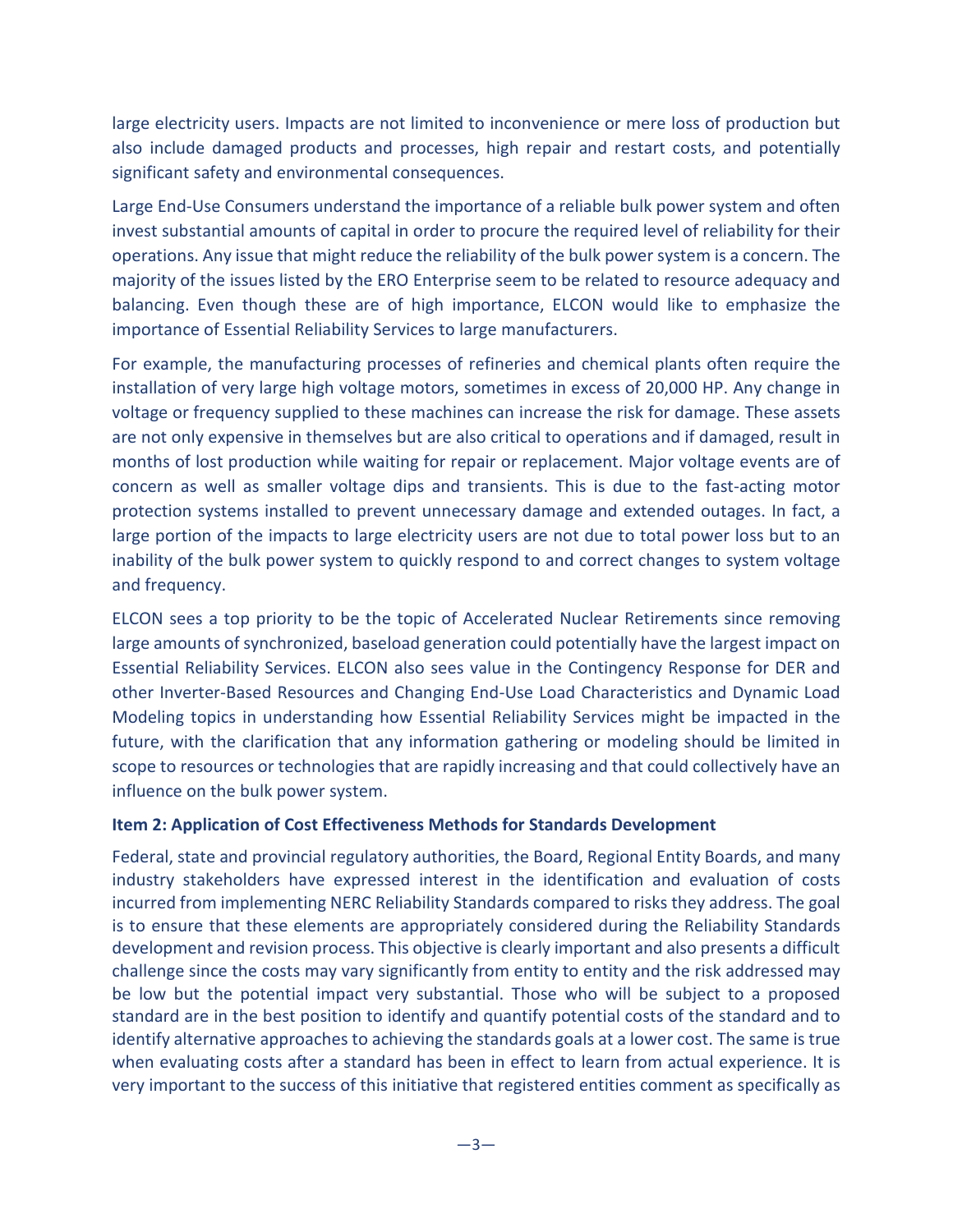possible during the standard authorization request, standards development and periodic review processes on this issue.

NERC staff and the Standards Committee are committed to continuing to develop ideas and approaches to consider cost effectiveness of Reliability Standards. Efforts to address costs have included the initial version of the NERC Cost Effective Analysis Process (CEAP) and a proposed cost effectiveness method. The Standards Committee and NERC staff have included questions that seek public comment on the cost effectiveness of existing Reliability Standards during periodic reviews. These questions help capture implementation and compliance costs for entities, providing a more complete picture of costs incurred that may be helpful in terms of modifying the standard and in developing other standards. Additionally, standard drafting teams will now include questions seeking specific comments on cost effectiveness considerations, including lower cost alternative approaches that achieve the reliability object of the proposed standard, during public comment periods of proposed new and revised Reliability Standards and ask for specific examples that can be used to support decisions in the development of the standard. These comments will be identified in the presentation material provided to the Board when the standard at issue is presented for adoption. An overview of these initiatives will be presented at the MRC Informational Session on April 13, 2017, and is included in the posted agenda package.

# **The Board requests MRC policy input on the current and proposed cost-effectiveness activities, including whether they are sufficient or if additional approaches should be considered.**

**ELCON Response:** ELCON appreciates the opportunity to offer our feedback on NERC's costeffectiveness program from the perspective of Large End-Use Consumers. We have always maintained that there is a fundamental need to balance the cost of every reliability requirement against its benefit. This is consistent with a basic economic law that every business must adhere to – or risk bankruptcy by attempting to maintain programs whose costs are unsustainable.

In fact, we believe that out of all the industry segments, the Large End-Use Consumers (who are primarily large manufacturers) are the most sensitive to costs. Our members cannot rely on a base of ratepayers that can absorb the additional costs of reliability deemed necessary by the regulatory community. That burden is taken on by the internal customer – who must meet a corporate rate of return commiserate with the industry they compete in (e.g., petroleum products, specialty chemicals, etc.) If that return is not achievable, new investments (such as cogeneration initiatives) are discontinued.

Over the years, we have witnessed several attempts by NERC to deploy a cost-effectiveness program. Until now, feedback on the results was sparse. In fact, the introductory portion for Agenda Item 2b of the MRC Informational Session was the first time we had seen some tangible findings. Overall, we found some of the findings illuminating – and see some promise in the next steps that NERC proposes to take on the topic. But progress has been too slow, and the challenges continue to mount. Several identified in Agenda Item 2b are addressed in the paragraphs below:

**1. Many entities cannot devote the time to provide cost estimates to the level of detail requested by NERC.** ELCON believes that this is a one-time issue. There are enough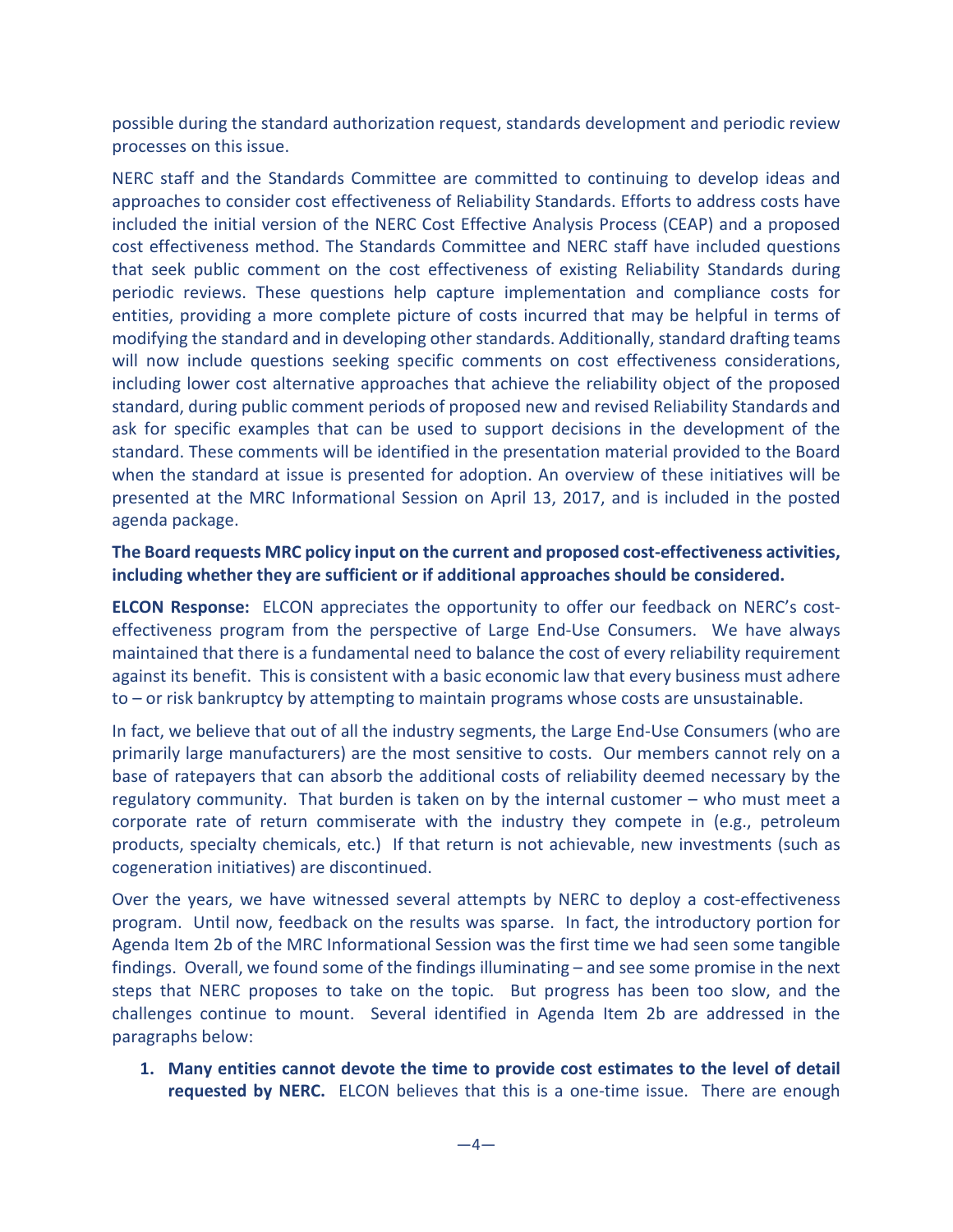organizations who do respond to the cost requests to populate a spreadsheet or database. Some of our members provided some very detailed information in support of the Cost-Effective Analysis Project (CEAP), but summary results were never posted. No reason was given at the time.

As cost data is accumulated, generic prices can be identified for pieces of equipment, processes, and functions. It may take several iterations before the figures converge within a consistent range, but in the interim the averages should suffice. Furthermore, the data should be kept in a spreadsheet accessible to all Registered Entities – so they may independently evaluate the raw figures and underlying assumptions. Once that happens, most will have enough information to provide useful commentary about the estimated costs for each reliability requirement.

- **2. The standards are designed to be flexible. It is counter-productive to determine the most cost-effective solutions – as Registered Entities may choose among a range of solutions which best suit their compliance approach.** This is true, but during the Standards Development process, the project team will consider several of the most common strategies that entities will employ to assure compliance. In fact, ELCON would argue that it is impossible for them to determine the appropriate reliability criteria and measures without doing so. During those discussions, a high-level assessment of the top three approaches could be captured (again on a spreadsheet) and posted for commentary. The figures could then be refined as the initiative progresses.
- **3. The societal benefits of reliability requirements are impossible to measure.** This may be the most difficult parameter to quantify, but in a sense NERC has already identified the worth of many requirements by the size of the penalties they assign to violations. For example, a vegetation-related outage or the loss of situational awareness may lead to a five or six figure fine – whereas, penalties for violating the Interchange standards are almost unheard of. As such, it makes sense for NERC's Enforcement database to provide the initial benefit figures.

ELCON realizes that this approach understates the risk taken on by society when a Registered Entity performs in an unreliable fashion. There are considerations of the damage to life and property that occur when their actions lead to an electric system impairment. But, NERC's outage databases can be used to augment the calculations. It seems to us that the average geographical extent and duration of outages by root cause can be factored into the benefit equations. Once again, the calculations and assumptions could be captured in a spreadsheet for review – and iteratively improved in accordance with the comments returned by the industry.

To summarize, ELCON sees the need for the cost-effectiveness program to transition to the next level of detail. We visualize the ultimate deliverable as a spreadsheet on the project page which captures the costs and benefits of each new or modified reliability requirement. Enough detail should be provided so that Registered Entities may verify the impact to their capital and operations budgets – using the compliance strategy of most interest to them.